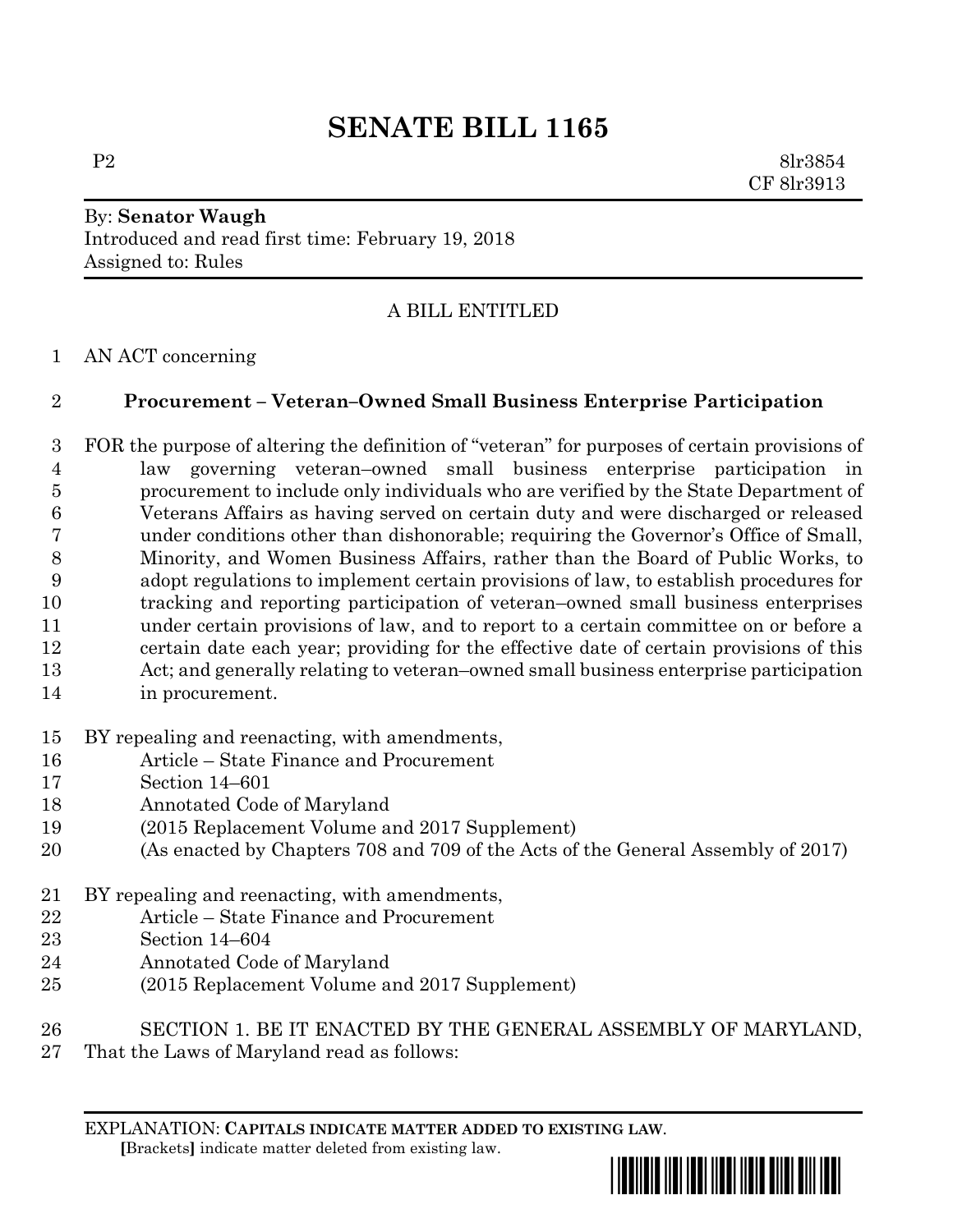|                  | $\sqrt{2}$<br><b>SENATE BILL 1165</b>                                                                                                                                                                                                                                                           |  |
|------------------|-------------------------------------------------------------------------------------------------------------------------------------------------------------------------------------------------------------------------------------------------------------------------------------------------|--|
| $\mathbf{1}$     | <b>Article - State Finance and Procurement</b>                                                                                                                                                                                                                                                  |  |
| $\overline{2}$   | $14 - 601.$                                                                                                                                                                                                                                                                                     |  |
| $\boldsymbol{3}$ | In this subtitle the following words have the meanings indicated.<br>(a)                                                                                                                                                                                                                        |  |
| 4<br>5<br>6<br>7 | "Veteran" means an individual who IS VERIFIED BY<br>(b)<br>THE STATE<br><b>DEPARTMENT OF VETERANS AFFAIRS AS HAVING</b> served on active duty in the armed<br>forces of the United States, other than for training, and was discharged or released under<br>conditions other than dishonorable. |  |
| 8                | "Veteran-owned small business enterprise" means a business that:<br>$\left( \mathrm{c}\right)$                                                                                                                                                                                                  |  |
| 9<br>10          | meets the size standards adopted by the United States Small Business<br>(1)<br>Administration in 13 C.F.R. 121.201 and any subsequent revision of that regulation; and                                                                                                                          |  |
| 11               | (2)<br>is at least 51% owned by one or more individuals who:                                                                                                                                                                                                                                    |  |
| 12               | (i)<br>are veterans; and                                                                                                                                                                                                                                                                        |  |
| 13               | control the management and daily operations of the business.<br>(ii)                                                                                                                                                                                                                            |  |
| 14<br>15         | SECTION 2. AND BE IT FURTHER ENACTED, That the Laws of Maryland read<br>as follows:                                                                                                                                                                                                             |  |
| 16               | <b>Article - State Finance and Procurement</b>                                                                                                                                                                                                                                                  |  |
| 17               | $14 - 604.$                                                                                                                                                                                                                                                                                     |  |
| 18<br>19         | The [Board] GOVERNOR'S OFFICE OF SMALL, MINORITY, AND WOMEN<br><b>BUSINESS AFFAIRS shall:</b>                                                                                                                                                                                                   |  |
| 20               | adopt regulations to implement this subtitle;<br>(1)                                                                                                                                                                                                                                            |  |
| 21<br>$22\,$     | establish procedures for tracking and reporting participation of<br>(2)<br>veteran-owned small business enterprises under this subtitle; and                                                                                                                                                    |  |
| 23<br>24         | on or before December 1 of each year, report to the Legislative Policy<br>(3)<br>Committee on:                                                                                                                                                                                                  |  |
| $25\,$<br>26     | the number and amount of contracts awarded to veteran-owned<br>(i)<br>small business enterprises under this subtitle; and                                                                                                                                                                       |  |
| $27\,$           | the effectiveness of the program under this subtitle.<br>(ii)                                                                                                                                                                                                                                   |  |
| 28<br>29         | SECTION 3. AND BE IT FURTHER ENACTED, That Section 1 of this Act shall take<br>effect October 1, 2018, the effective date of Chapters 708 and 709 of the Acts of the General                                                                                                                    |  |